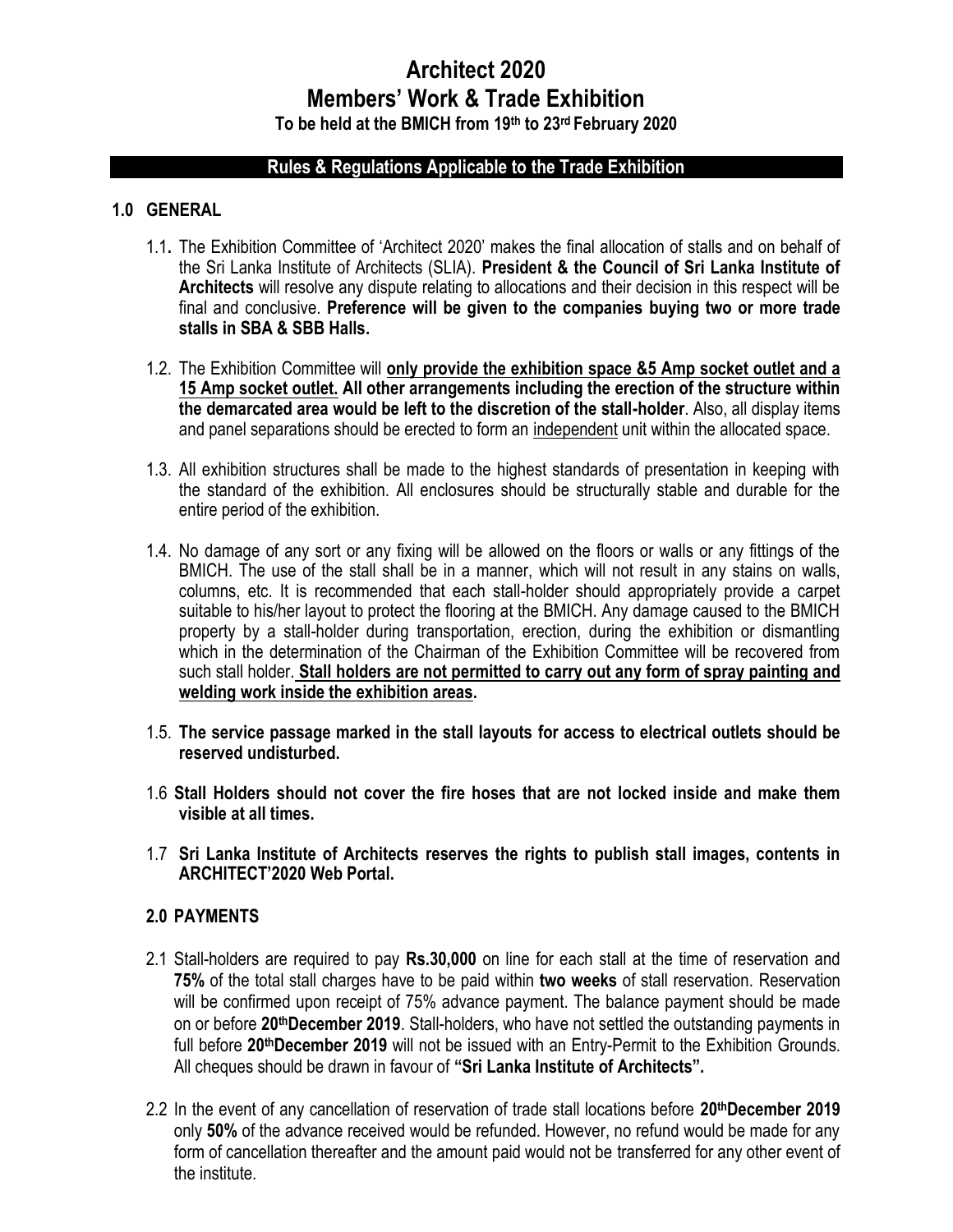**To be held at the BMICH from 19th to 23 rd February 2020**

### **Rules & Regulations Applicable to the Trade Exhibition**

- 2.3 SLIA reserves the right to recall fresh reservations if the advance payment of 75% is not received within 2 weeks of the stall reservation.
- 2.4 Please note that Value Added Tax (VAT) would be charged (at the prevailing) on the specified stall price and a VAT invoice will be issued in respect of all dues.

### **3.0 ENTRY PERMITS AND STALL PASSES FOR STALL HOLDERS**

3.1 Entry Permit, Name tags, Stall-passes, Car passes and Invitations would be issued to the respective stall-holder companies approximately two (02) weeks before the commencement date of the Exhibition.

### **4.0 ARRANGEMENTS BEFORE THE EXHIBITION**

- 4.1 All stall areas will have been physically demarcated by this time indicating the corresponding reference number of the stall and the name of the Stall Holder. Unloading of materials etc. and erection of stalls could commence from **9.00 am** onwards from **Monday, 17 TH February 2020**. (Depending on the BMICH Management)
- 4.2 Arrangements would be made to complete and provide power connection points by the **noon** of **17<sup>TH</sup> February, 2020**. Erection of Stalls can be carried out during the both nights of 17<sup>TH</sup>&18<sup>TH</sup> **February, 2020** and stalls should be completed by **9.00 am** on **Wednesday** the **19th February, 2020,** Judging of trade stalls will be done on Wednesday **19th February**, **2020** for the purpose of selecting the '**Best Trade Stalls'** in four categories.

### **5.0 ARRANGEMENTS DURING THE EXHIBITION**

- 5.1 **On Wednesday 19th February 2020, the Exhibition would be ceremonially opened in the afternoon session and exact time will be notified during the stall holders' meeting to be held in last week of January, 2020.**
- 5.2 The trade Exhibition will be open for public from **Thursday 20 th to Sunday 23rd February 2020** from **10.00 a.m.** to **10.00 p.m.** on each day. Entrance Ticket sales counter will be closed at **9.00 p.m**.
- 5.3 **Entrance Ticket Books** each containing 50 leaves may be purchased at the SLIA Office prior to the Exhibition, **for your Visitors and Guests.**
- 5.4 Developers, Contractors, Builders and Interior Contractors participating in the exhibition are required to acknowledge the SLIA member/members concerned or the architectural practice recognized by SLIA with regard to the projects displayed/ video presentation **within the trade stalls.** Stall holders of the above category shall not display any panels containing photographs, drawings, models etc. or video-presentations of the works done by non-corporate/ registered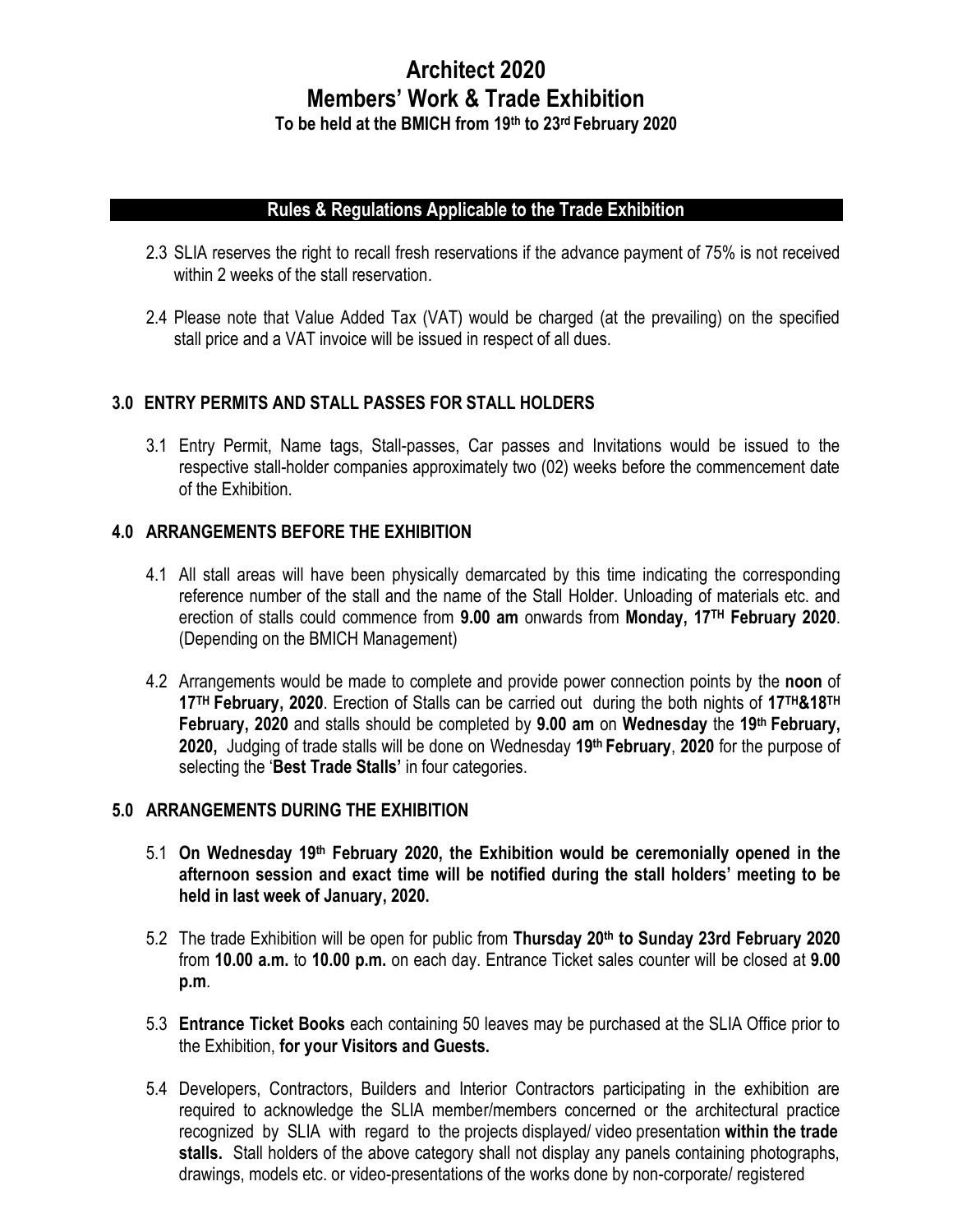**To be held at the BMICH from 19th to 23 rd February 2020**

### **Rules & Regulations Applicable to the Trade Exhibition**

Members of the SLIA. Any panels/ video presentations not conforming to the above instructions would be removed from the trade-stalls without any notice and such defaulters would not be allowed to participate in future exhibitions organized by the SLIA.

- 5.5 Stall-holders should ensure that stalls would be open 15 minutes before the opening time of exhibition and **stalls should not be closed before the closing time of the exhibition on any day of the exhibition.**
- 5.6 No dismantling or removal of exhibits from stalls will be permitted on the last day (**Sunday 24 THFebruary 2020)** of the exhibition. Dismantling will have to be carried out on the **24 th & 25 th February, 2020** and all material, and exhibits should be removed from the BMICH premises between 8.30 am and 5.30 pm on each day. An additional Gate Pass should be obtained from BMICH security for recording purposes.
- 5.7 Any exhibitor displaying; exhibiting; announcing; distributing any material that may cause damage or be detrimental to the practice of the profession of architecture by any member or architectural practice registered with the institute, **shall** be removed from the exhibition grounds without notice.
- 5.8 No stall holders are allowed to carry out promotional/advertising or activities **outside own stall area** unless otherwise permitted by SLIA.

### **6.0 STAFF ASSIGNED TO TRADE STALLS**

- 6.1 Only persons listed in the registration form as staff of the stall-holders at the exhibition will be issued with identification tags from the SLIA Secretariat which is not transferable and be worn during all time at the exhibition.
- 6.4 At any given time each stall should not have more than **(03)** three persons within the respective stall area or in other parts of the BMICH. The BMICH security will only recognize personnel as declared as officials.
- 6.5 Trade stall-holders will be responsible for any misdemeanors of their personnel issued with identification tags and any damages arising thereof **will result in appropriate action being taken against offender**. (Or shall be charged against such stall holder)
- 6.6 Misuse of identification tags will result in immediate withdrawal of same and use of photocopies of identification tags is strictly prohibited.
- 6.7 **Smoking and consuming liquor** within the stalls by the stall-holders' staff are strictly prohibited.